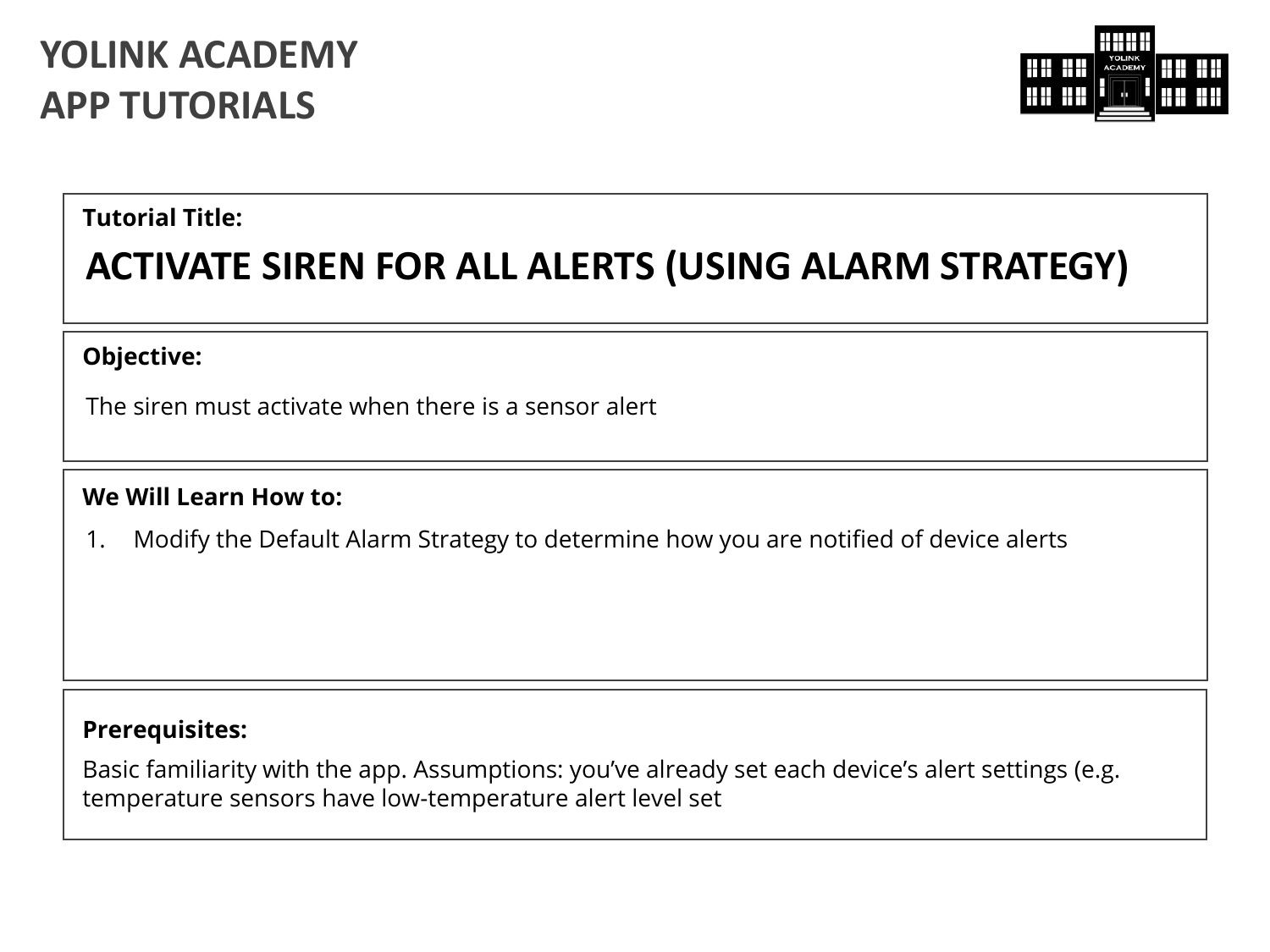Open the app, and ensure the **Rooms** screen is shown, similar to this example. (Depending on your settings, your app may open in the Favorite screen). Tap the 3 lines (menu) icon.

This is the Menu main screen. Tap Settings



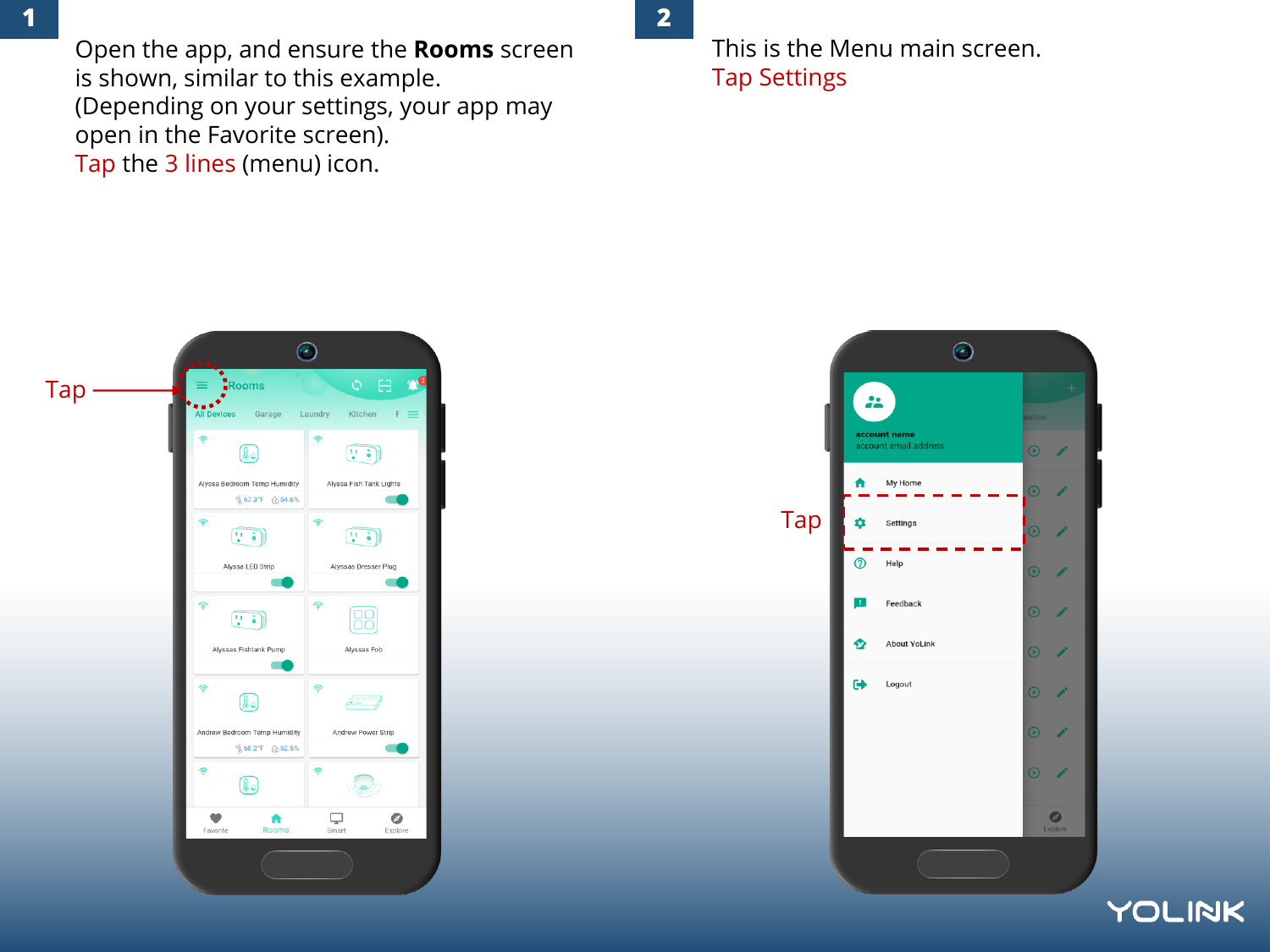### This is the **Settings** screen**.** Tap Alarm strategy of device

Any existing strategies you have are shown here (several are built-in to the app). We will utilize the built-in strategy "Default"

#### Tap in this area



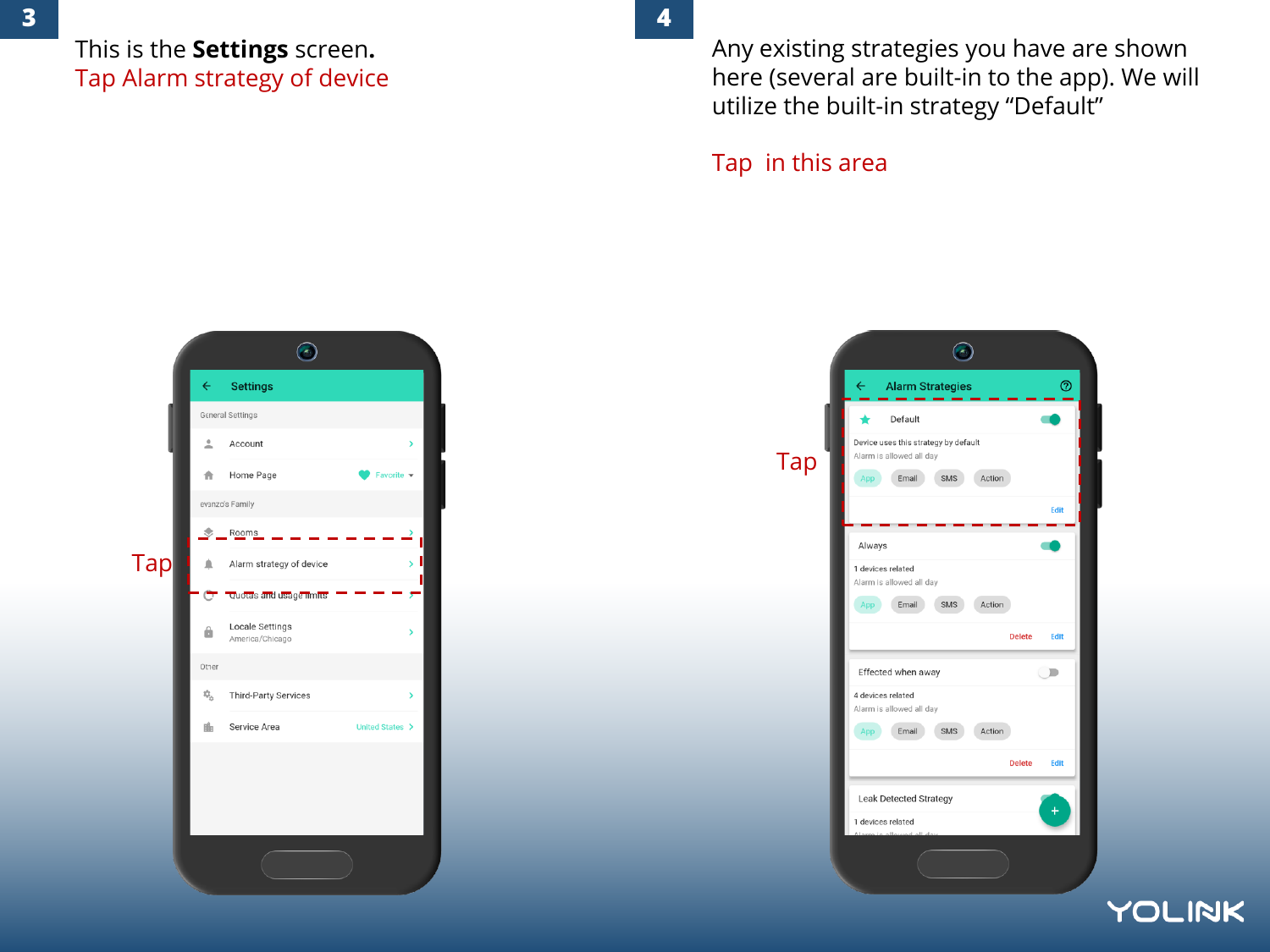This is the summary screen for the **Default** strategy. Ensure that yours shows the strategy is enabled, indicated by the green enable switch

**5 6**

**Do Not Disturb** allows for setting time periods and days of the week where this strategy must not operate. We will leave it off, as shown.





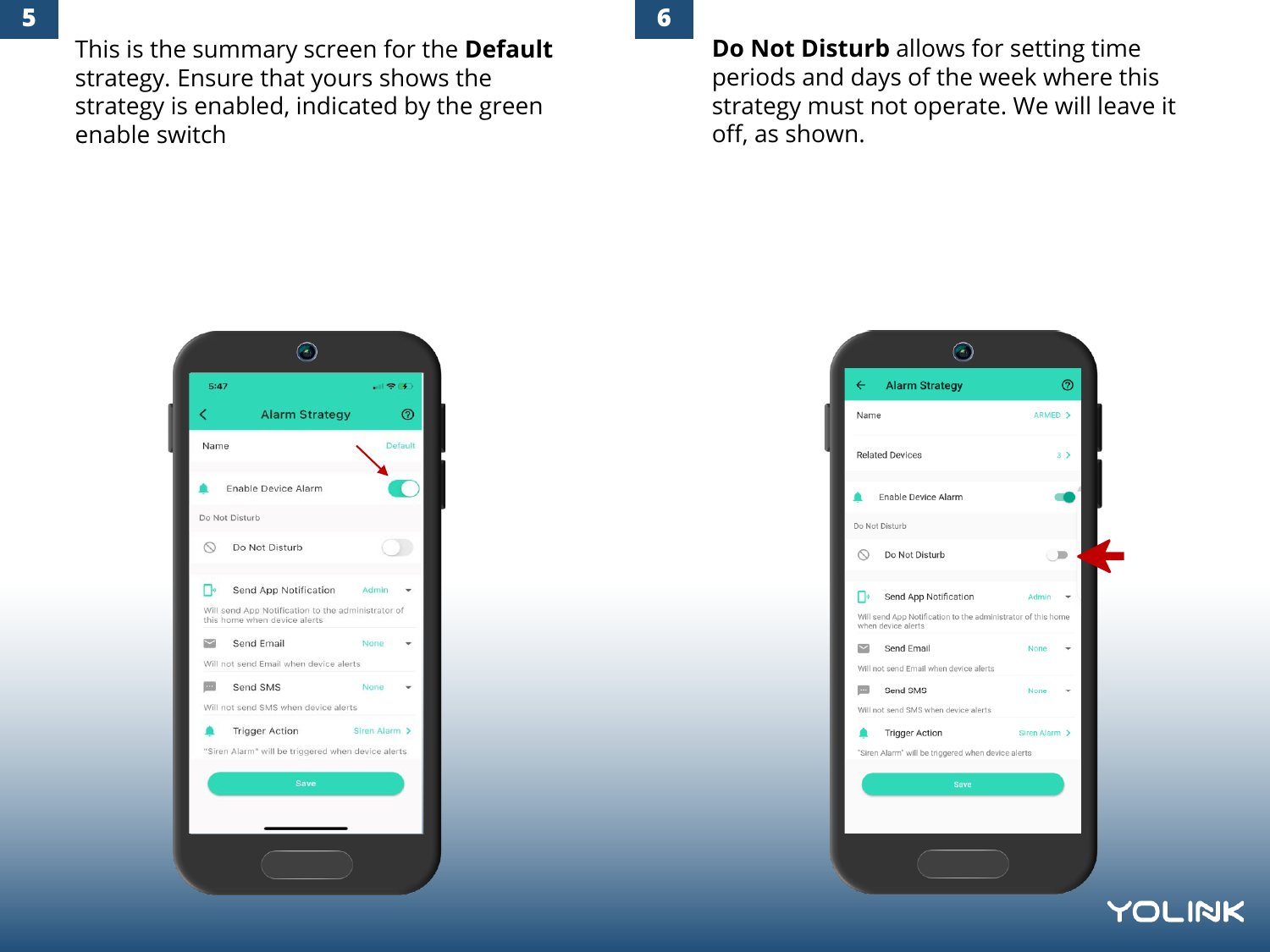**Send App Notification** determines if, and which, phones will receive a push notification when this strategy is activated. Options are All, Admin and None. If you leave it on Admin, only the account administrator (assumedly you) will see notifications on your phone.

**7 8**

**Send Email** determines who will receive an email notification when this strategy is activated. Options are also All, Admin and None. We will leave it on None for our example.



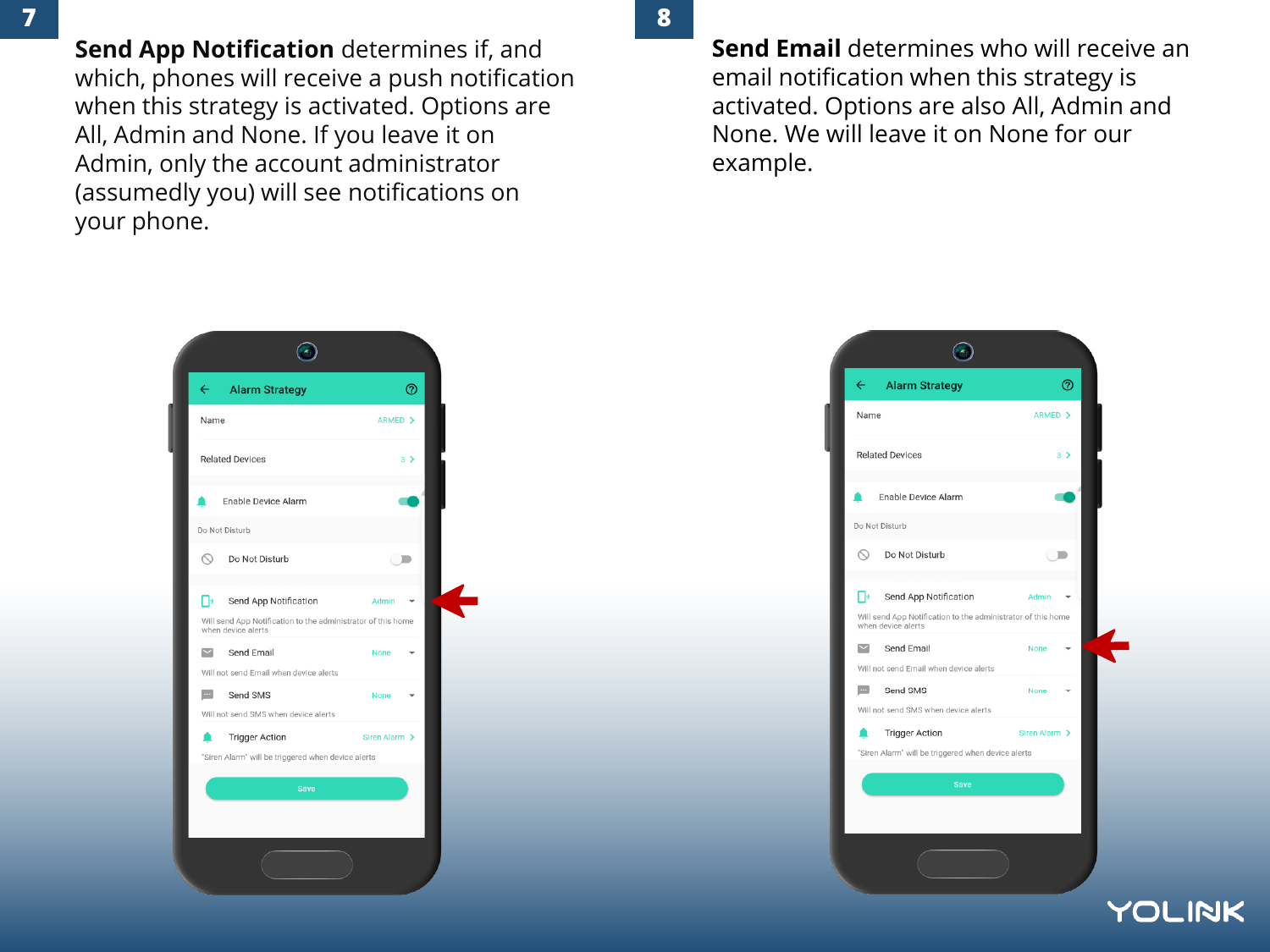**Send SMS** determines if text messages are sent when this strategy activates. Options are Admin or None (not also "All").



**Note:** Your account has a limited number<br> **Note:** Your account has a limited number<br>
Tap in this area of free SMS messages sent each month, based on the number of devices you have. Carrier charges may apply. In the app, go to Settings, Quotas and usage limits, to increase your limit, starting at \$1.99 per month



**Trigger Action** is where we can activate our sirens and SpeakerHubs, as well as trigger scenes. In this example, we want to activate a siren.

> $\odot$  $\circledcirc$  $\leftarrow$ **Alarm Strategy** Name ARMED > **Related Devices**  $3 \geq$ Enable Device Alarm ▲ œ Do Not Disturb Do Not Disturb  $\circ$  $\Box$ Πo Send App Notification Admin Will send App Notification to the administrator of this home when device alerts Send Email  $\overline{\phantom{0}}$ None Will not send Email when device alerts  $\cdots$ Send SMS  $\overline{\phantom{a}}$ **Tap Trigger Action** راعتهن سنلا he triggered when device als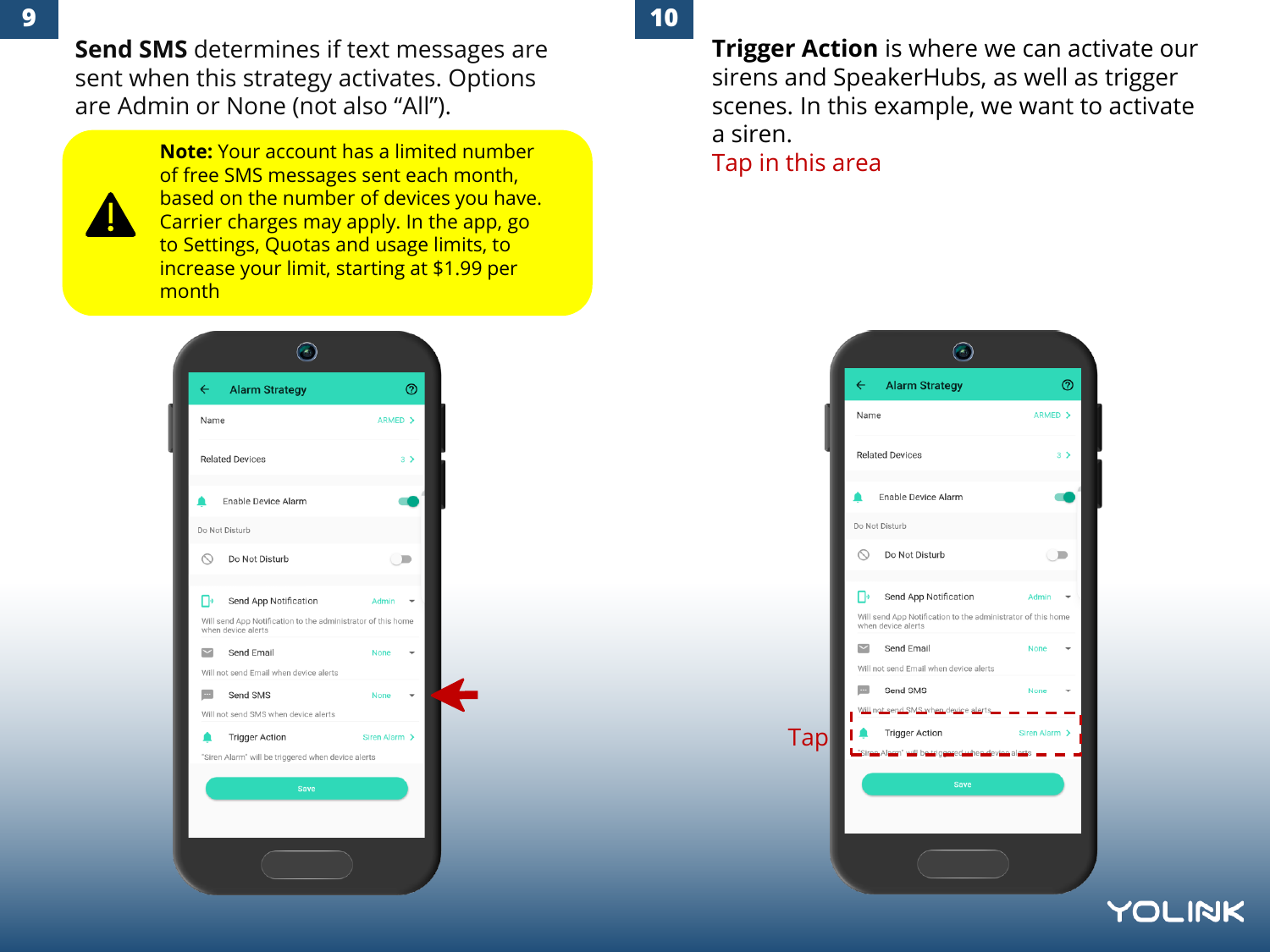The available triggers for this strategy are: **Siren** – activate one or more Sirens **SpeakerHub** (if applicable) – play tones/sounds, send text-to-speech message via the SpeakerHub's speaker

**Scene** – activate a scene (e.g. close water valves)

## Or **None**

Tap in this area to modify Siren settings

The Siren Alarm button is empty, indicating it is not selected.

Tap in this area to select Siren Alarm. Tap Confirm to save your settings.



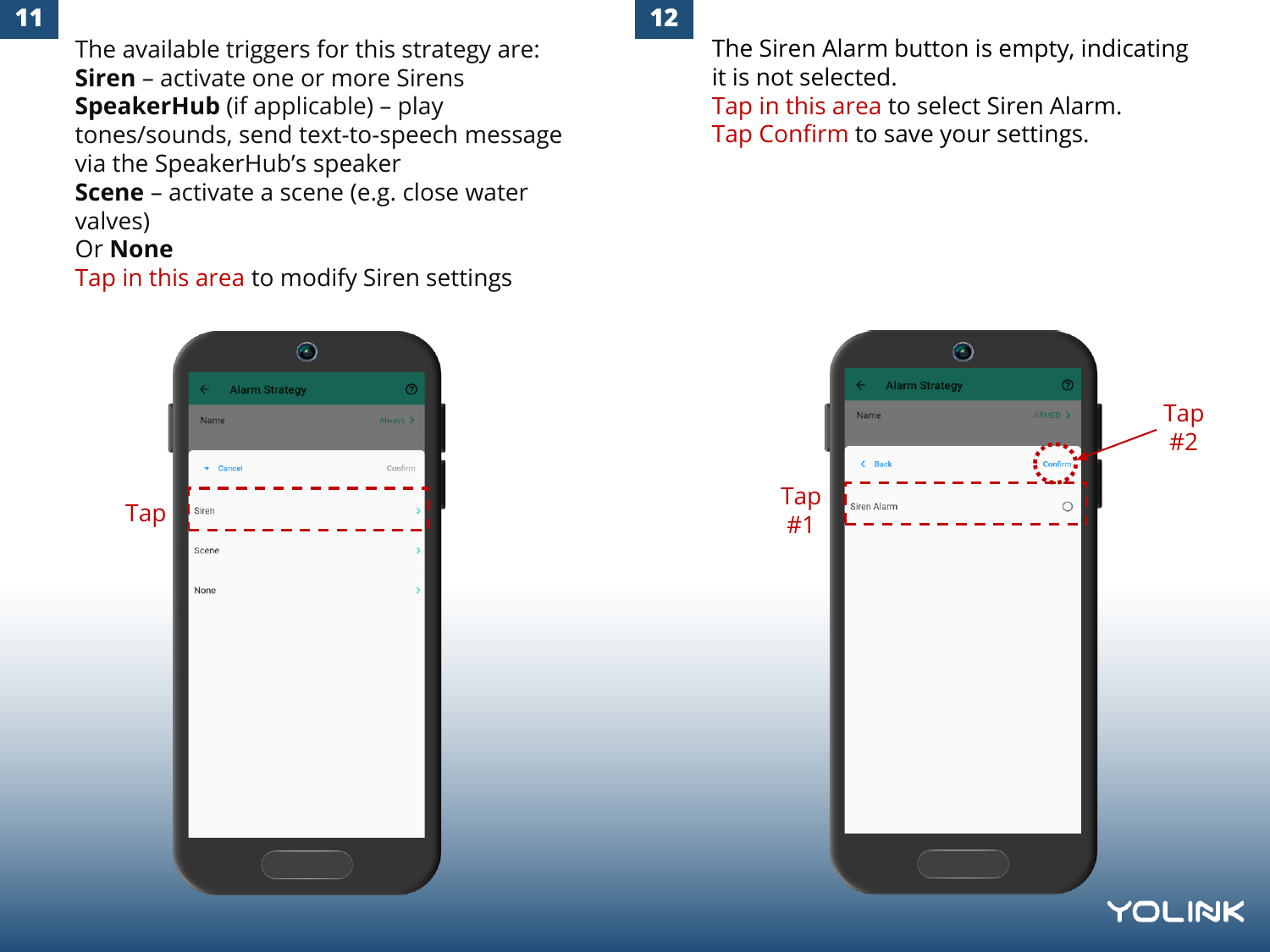We are returned to the summary screen for the strategy. Tap Save

**13 14**

We are returned to the Alarm Strategies list screen. Verify that only the Default strategy is enabled, as shown. (Disable all other strategies, if needed) Tap the back arrow, twice, to return to the Rooms screen



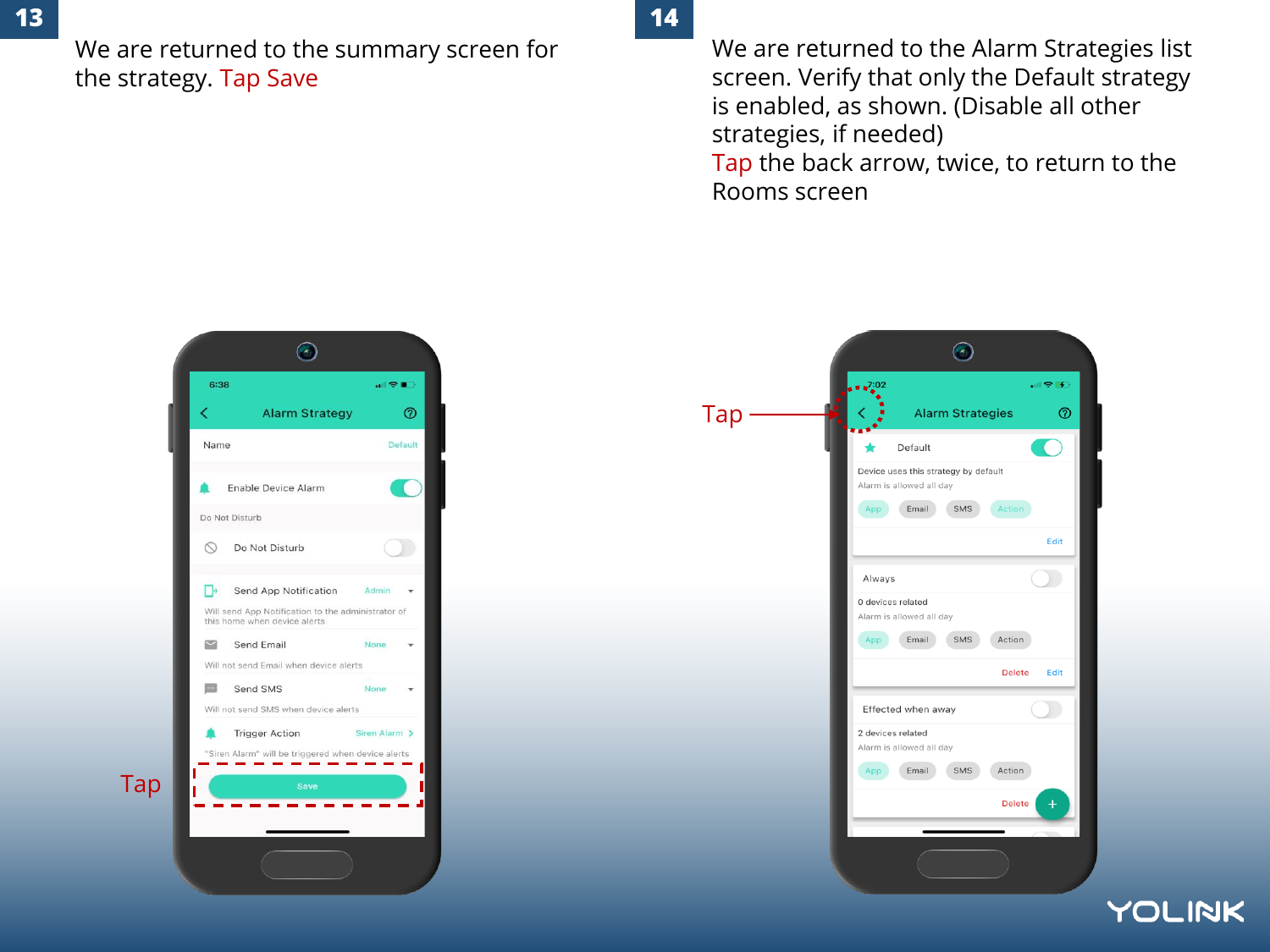### Almost finished!

The final step is to test your sensor(s). Simulating or creating alert level conditions (e.g. a water leak or high-temperature level) should result in the siren activating